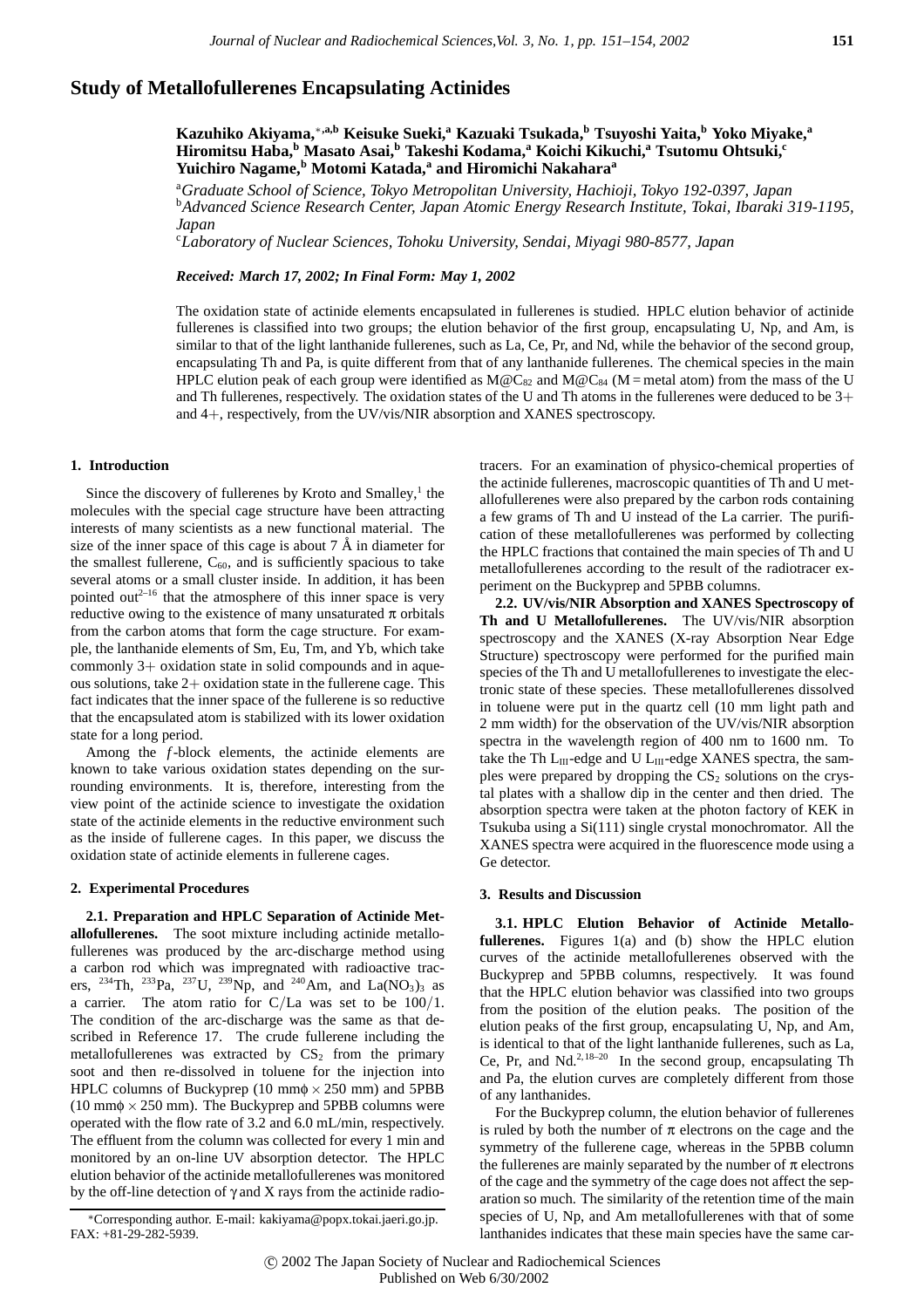bon number, symmetric structure, and charge on the cage. For the lanthanide species, these main species have been assigned as  $M@C_{82}$  which encapsulates a trivalent lanthanide cation. The main species of U metallofullerene was actually identified as  $U@C_{82}$  by TOF/MS (Time of Flight/Mass Spectroscopy).<sup>21</sup> Accordingly, this result suggests that the oxidation state of the actinides encapsulated as  $M@C_{82}$  is identical to that of the lanthanides in  $M@C_{82}$ . On the other hand, the retention time of metallofullerenes of Th and Pa was found to be about 5 min longer in the 5PBB column, and 30 min longer in the Buckyprep column compared to those for the above-stated group. The main component of the elution peak for the Pa species is considered to be M@C<sub>84</sub> type metallofullerene like Th@C<sub>84</sub> which was identified by the TOF/MS measurement.<sup>22</sup> Stevenson et al. reported the correlation between the retention time and the number of electrons on the fullerene cage for 5PBB column separation.<sup>23</sup> The retention time of  $M@C_{84}$  has been known only for Sm, Eu, Tm, and Yb species whose charge on the cage has been revealed to be 2−. These M@C84 can accept extra two electrons on the  $C_{84}$  cage and the retention time of these species is nearly equal to that of the hollow  $C_{86}$ . While the retention time of the M@C<sub>84</sub> for Th and Pa is slightly longer than that of the former  $M@C_{84}$ species. According to the Stevenson's concept, the number of  $\pi$ electrons on the cage of  $M@C_{84}$  for Th and Pa is deduced to be greater than that of the former  $M@C_{84}$ .

**3.2. Spectroscopic Properties of Th@C84 and U@C82.** Figures 2(a) and 2(b) show the UV/vis/NIR absorption spectra of the isolated  $U@C_{82}$  and Th $@C_{84}$  in toluene, respectively. The  $U@C_{82}$  spectrum in Figure 2(a) has three characteristic absorption peaks at the wavelengths of 619 nm, 977 nm, and 1352 nm which coincide well with those of  $M@C_{82}$  of the trivalent lanthanides as shown in Figure 2(c).<sup>24</sup> This similarity strongly sug-



Retention Time /min

**Figure 1.** HPLC elution curves of actinide metallofullerenes on (a) the Buckyprep column and (b) the 5PBB column. For both columns, the elution curves of U, Np, and Am metallofullerenes are similar to those of the light lanthanide fullerenes such as Ce. On the other hand, the elution curves of Th and Pa metallofullerenes are quite different from those of the any lanthanide metallofullerenes.<sup>22</sup>

gests that the charge of the  $C_{82}$  cage of the U@C<sub>82</sub> is 3−. In addition, it is interesting that the replacement of encapsulated metal from lanthanide to uranium does not affect the absorption peaks of  $M@C_{82}$ .

Up to now, the UV/vis/NIR spectrum of the isolated  $M@C_{84}$ is measured only for Sm which are shown in Figure 2(d). Okazaki et al. reported that  $Sm@C_{84}$  has three topologically different isomers and they determined the oxidation state of Sm in  $C_{84}$  to be divalent from the electron energy loss spectroscopy  $(EELS).^{25}$  The C<sub>84</sub> fullerene cage is expected to have 24 structural isomers which satisfy IPR.<sup>26</sup> Considering the number of the isomers of the air stable  $Sm@C_{84}$ , it can be assumed that the three of those C<sub>84</sub> would be stabilized as the  $C_{84}^{2-}$ . If the UV/vis/NIR absorption spectrum of  $M@C_{84}$  were not so much affected by the encapsulated metal atom like the  $M@C_{82}$  case, the observed difference in the absorption spectra between Sm and Th supports that the charge of the C<sub>84</sub> cage of Th $@C_{84}$  is not divalent.

To confirm the oxidation state of the U and Th atoms in the metallofullerene, U L<sub>III</sub>-edge and Th L<sub>III</sub>-edge XANES spectra were examined as shown in Figures 3(a) and 3(b) together with the reference materials of UCl<sub>3</sub>, UO<sub>2</sub>, and Th $(NO<sub>3</sub>)<sub>4</sub>·2H<sub>2</sub>O$ . The U L<sub>III</sub>-edge spectrum of U@C<sub>82</sub> is clearly shifted to lower energy side in comparison with that of  $UO<sub>2</sub>$ . To make clear the difference between these spectra, the edge energy was evaluated by fitting the spectra with a Gaussian plus arctangent function (the inflection point of the arctangent function is defined as  $E_0$ ). The  $E_0$  of U@C<sub>82</sub> was found to be shifted to lower energy side by 5 eV in comparison with that of  $UO<sub>2</sub>$  and is nearly equal to that of UCl3. From the results of the HPLC investigation, UV/vis/NIR, and XANES spectroscopy, it is concluded that the oxidation state of the U atom encapsulated in the  $C_{82}$  cage is  $3+$ , and the charge coupling in U@C<sub>82</sub> is suggested to be  $U^{3+} @ C^{3-}_{82}$ .

The  $E_0$  of the Th L<sub>III</sub>-edge spectrum for Th $@C_{84}$  also shows a small shift to the lower energy side by about 3 eV compared with that of the reference material of  $Th(NO<sub>3</sub>)<sub>4</sub>·2H<sub>2</sub>O$ . To consider the magnitude of the shift for U  $L_{III}$ -edge, it can be said that the oxidation state of Th is not divalent. Unfortunately, no reference materials for Th(III) being available, we cannot conclude whether the oxidation state of Th in the  $C_{84}$  is  $3+$  or  $4+$ .



# Wavelength / nm

Figure 2. UV/vis/NIR absorption spectra of isolated (a) U@C<sub>82</sub> (Ref. 22) and (b) Th@C<sub>84</sub> in toluene, and those of (c)  $Nd@C_{82}$  and (d)  $Sm@C_{84}$  in toluene.<sup>25</sup>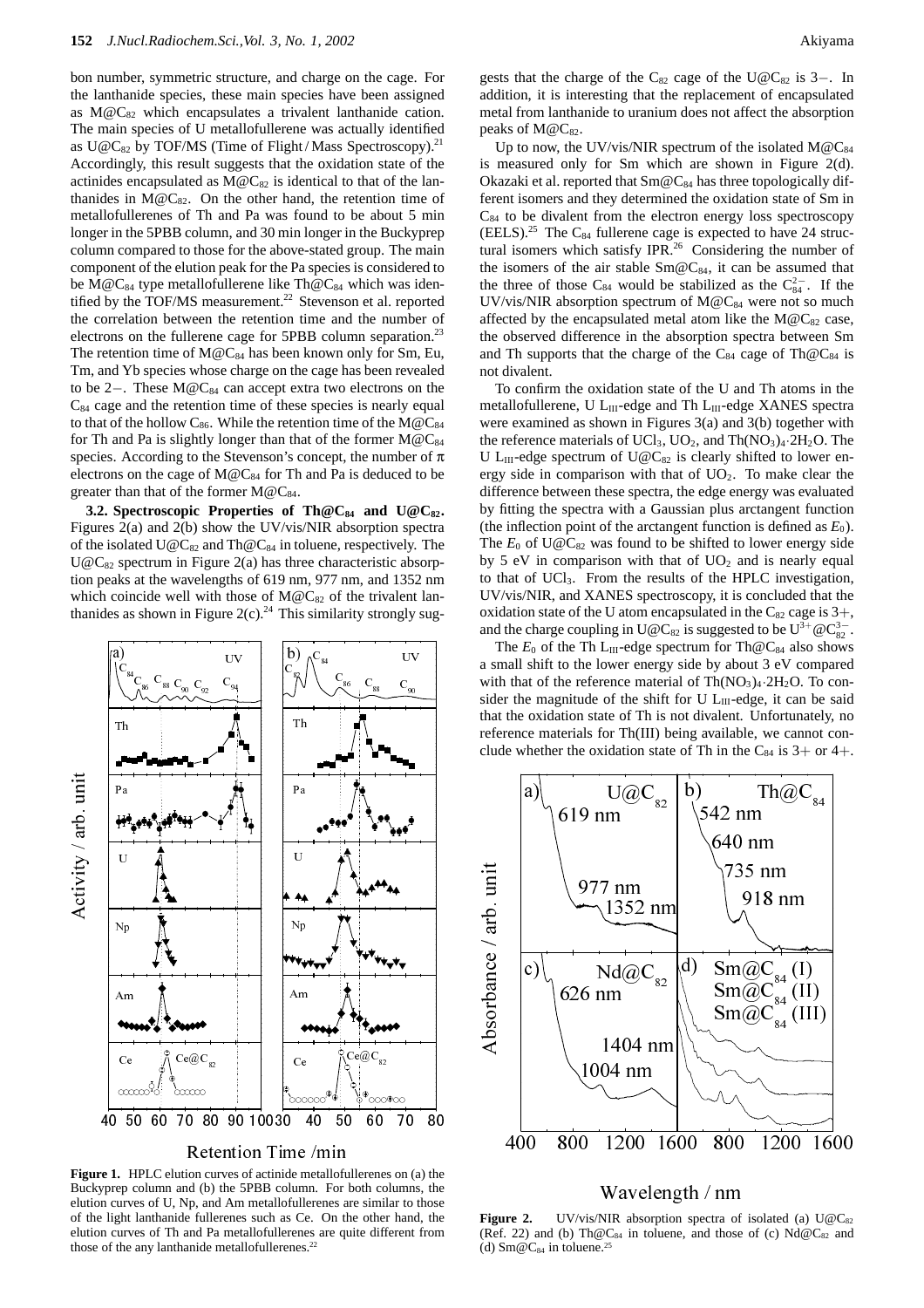

**Figure 3.** L<sub>III</sub>-edge XANES spectra of (a)  $U@C_{82}$ , (b) Th $@C_{84}$ , and reference materials of UCl<sub>3</sub>, UO<sub>2</sub>, and Th $(NO<sub>3</sub>)<sub>4</sub>2H<sub>2</sub>O$ . The arrows indicate the absorption edges  $E_0$ .<sup>27</sup>

It can be only mentioned that the Th atom encapsulated in the  $C_{84}$  fullerene is subjected to more reductive chemical environment than that of the nitrate. For Th $@C_{84}$ , <sup>13</sup>C-NMR study was also carried out in order to determine the molecular structure of Th $@C_{84}$  which will be reported elsewhere. Here we only mention that the <sup>13</sup>C-NMR spectra could be observed. This fact strongly suggests that no unpaired electron exists on the fullerene cage and, that is, only even number of electrons are transferred from the encapsulated atom to the cage. Thus, we conclude that the oxidation state of Th being  $4+$  with the charge of the cage of  $C_{84}^{4-}$ .

### **4. Conclusion**

The HPLC elution behavior of the actinide metallofullerenes was classified into two groups from the elution curves. The elution curves of the first group, encapsulating U, Np, and Am, were similar to those of the light lanthanide fullerenes such as La, Ce, Pr, and Nd metallofullerenes whose main component was  $M@C_{82}$ . The UV/vis/NIR absorption and XANES spectroscopy for  $U@C_{82}$  revealed that the charge coupling of the metallofullerenes of the first group was M<sup>3+</sup> @C<sub>82</sub><sup>-</sup>. The elution curves of the second group consisting of Th and Pa were different from those of any lanthanides. The chemical species of the main HPLC elution peak of this group was found to be  $M@C_{84}$  from the TOF/MS measurements. From the results of the UV/vis/NIR absorption spectra and  ${}^{13}$ C-NMR spectroscopy for Th@C<sub>84</sub>, it was suggested that the charge of C<sub>84</sub> in Th@C<sub>84</sub> was 4+ although the XANES spectroscopy indicated that the Th atom in  $C_{84}$  cage was somewhat more negative than  $4+$ .

**Acknowledgement.** This work was partly supported by the REIMEI Research Resources of Japan Atomic Energy Research Institute and by the Grant-in-Aid for the Ministry of Education, Culture, Sports, and Science of Japan. We thank to the crew of

the JAERI tandem accelerator for providing the stable ion beam to produce the radiotracers.

## **References**

- (1) H. W. Kroto, J. R. Heath, S. C. O'Brien, R. F. Curl, and R. E. Smalley, Nature **318**, 162 (1985).
- (2) K. Sueki, K. Akiyama, T. Yamauchi, W. Sato, K. Kikuchi, S. Suzuki, M. Katada, Y. Achiba, H. Nakahara, T. Akasaka, and K. Tomura, Fullerene Sci. Technol. **5**, 1435 (1997).
- (3) K. Sueki, K. Akiyama, K. Kikuchi, and H. Nakahara, Chem. Phys. Lett. **291**, 37 (1998).
- (4) K. Sueki, K. Akiyama, K. Kikuchi, and H. Nakahara, J. Phys. Chem. B **103**, 1390 (1999).
- (5) U. Kirbach and L. Dunsch, Angew. Chem. Int. Ed. Engl. **35**, 2380 (1996).
- (6) M. D. Diener, C. A. Smith, and D. K. Veirs, Chem. Mater. **9**, 1773 (1997).
- (7) C. Hao, W. Xu, Z. Liu, X. Guo, and S. Liu, Rapid Commun. Mass Spectrom. **11**, 451 (1997).
- (8) T. Pichler, M. S. Golden, M. Knupfer, J. Fink, U. Kirbach, P. Kuran, and L. Dunsch, Phys. Rev. Lett. **79**, 3026 (1997).
- (9) P. Kuran, M. Krause, A. Bartl, and L. Dunsch, Chem. Phys. Lett. **292**, 580 (1998).
- (10) T. Pichler, M. Knupfer, M. S. Golden, T. Boske, J. Fink, U. Kirbach, P. Kuran, L. Dunsch, and C. Jung, Appl. Phys. A Mat. Sci. Process **66**, 281 (1998).
- (11) M. Krause, P. Kuran, U. Kirbach, and L. Dunsch, Carbon **37**, 113 (1999).
- (12) T. Pichler, J. Winter, C. Grazioli, M. S. Golden, M. Knupfer, P. Kuran, L. Dunsch, and L. Fink, Synthet. Metal. **103**, 2470 (1999).
- (13) M. Krause, M. Hulman, H. Kuzmany, P. Kuran, L. Dunsch, T. J. S. Dennis, M. Inakuma, and H. Shinohara, J. Mol. Struct. **521**, 325 (2000).
- (14) C. Zhu and J. Yan, Chin. Sci. Bull. **40**, 1789 (1995).
- (15) W. Andreoni and A. Curioni, Phys. Rev. Lett. **77**, 834 (1996).
- (16) G. E. Gadd, P. J. Evans, D. J. Hurwood, S. Moricca, G. Mcorist, T. Wall, M. Elcombe, and P. Prasad, Fullerene Sci. Technol. **5**, 871 (1997).
- (17) J. Q. Ding, N. Lin, L. T. Weng, N. Cue, and S. H. Yang, Chem. Phys. Lett. **261**, 92 (1996).
- (18) K. Sueki, K. Kikuchi, K. Akiyama, T. Sawa, M. Katada, S. Ambe, F. Ambe, and H. Nakahara, Chem. Phys. Lett. **300**, 140 (1999).
- (19) J. Q. Ding, L. T. Weng, and S. H. Yang, J. Phys. Chem. **100**, 11120 (1996).
- (20) J. Q. Ding and S. H. Yang, J. Am. Chem. Soc. **118**, 11254 (1996).
- (21) K. Akiyama, Y.-L. Zhao, K. Sueki, K. Tsukada, H. Haba, Y. Nagame, T. Kodama, S. Suzuki, T. Ohtsuki, M. Sakaguchi, K. Kikuchi, M. Katada, and H. Nakahara, J. Am. Chem. Soc. **123**, 181 (2001).
- (22) K. Akiyama, K. Sueki, Y.-L. Zhao, H. Haba, K. Tsukada, T. Kodama, K. Kikuchi, T. Ohtsuki, Y. Nagame, H. Nakahara, and M. Katada, *NANONETWORK MATERIALS*, edited by S. Saito, T. Ando, Y. Iwasa, K. Kikuchi, M. Kobayashi, and Y. Saito, AIP Conf. Proc. 590 (AIP, New York, 2001), p. 437.
- (23) S. Stevenson, P. Burbank, K. Harich, Z. Sun, H. C. Dorn, P. H. M. van Loosdrecht, M. S. deVries, J. R. Salem, C.-H. Kiang, R. D. Johnson, and D. S. Bethune, J. Phys. Chem. A **102**, 2833 (1998).
- (24) K. Akiyama, K. Sueki, K. Kodama, K. Kikuchi, I. Ikemoto, M. Katada, and H. Nakahara, J. Phys. Chem. A **104**, 7224 (2000).
- (25) T. Okazaki, Y. F. Lian, Z. N. Gu, K. Suenaga, and H. Shinohara, Chem. Phys. Lett. **320**, 435 (2000).